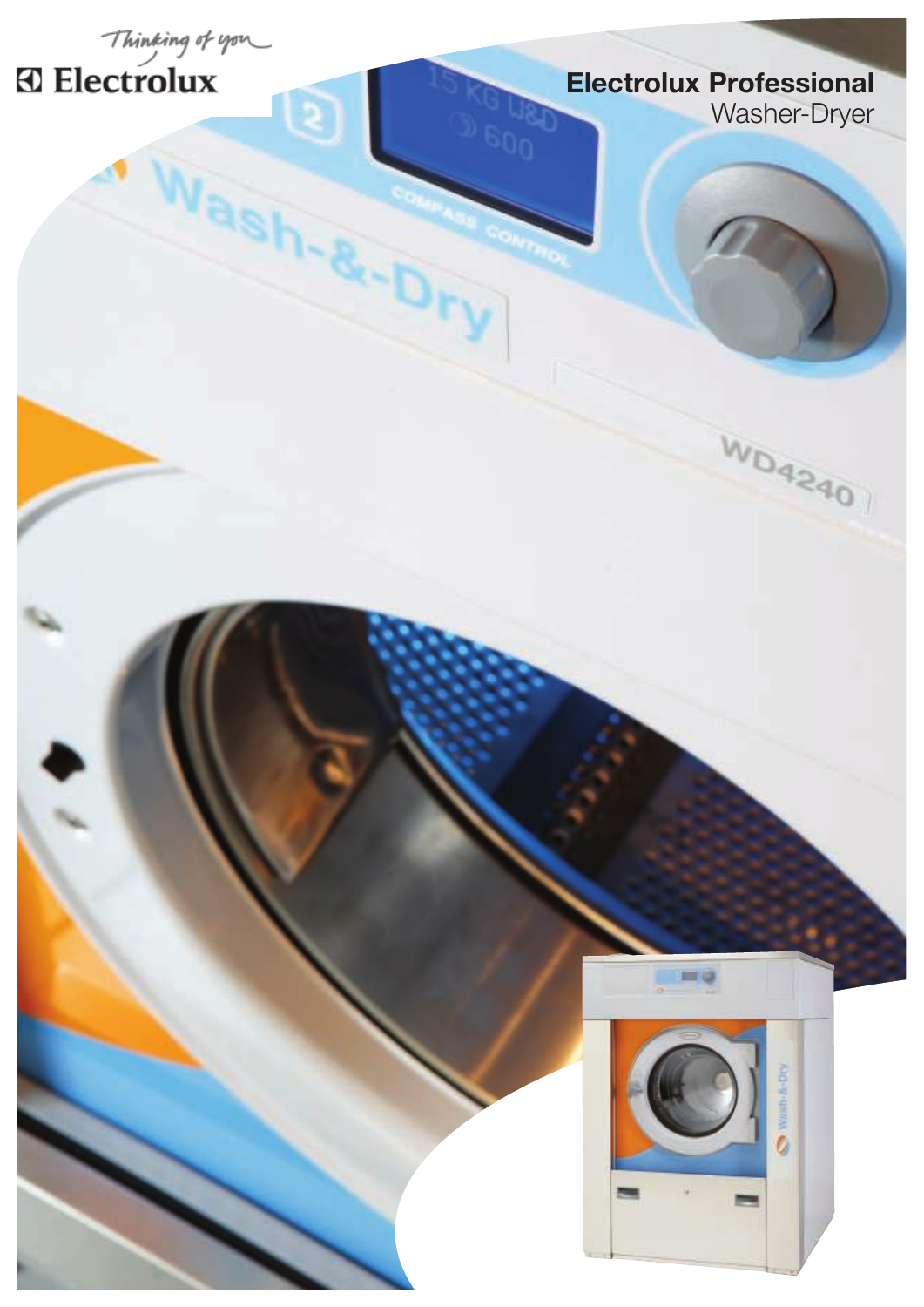

## All in One: the Unique Solution that Fits Everywhere !

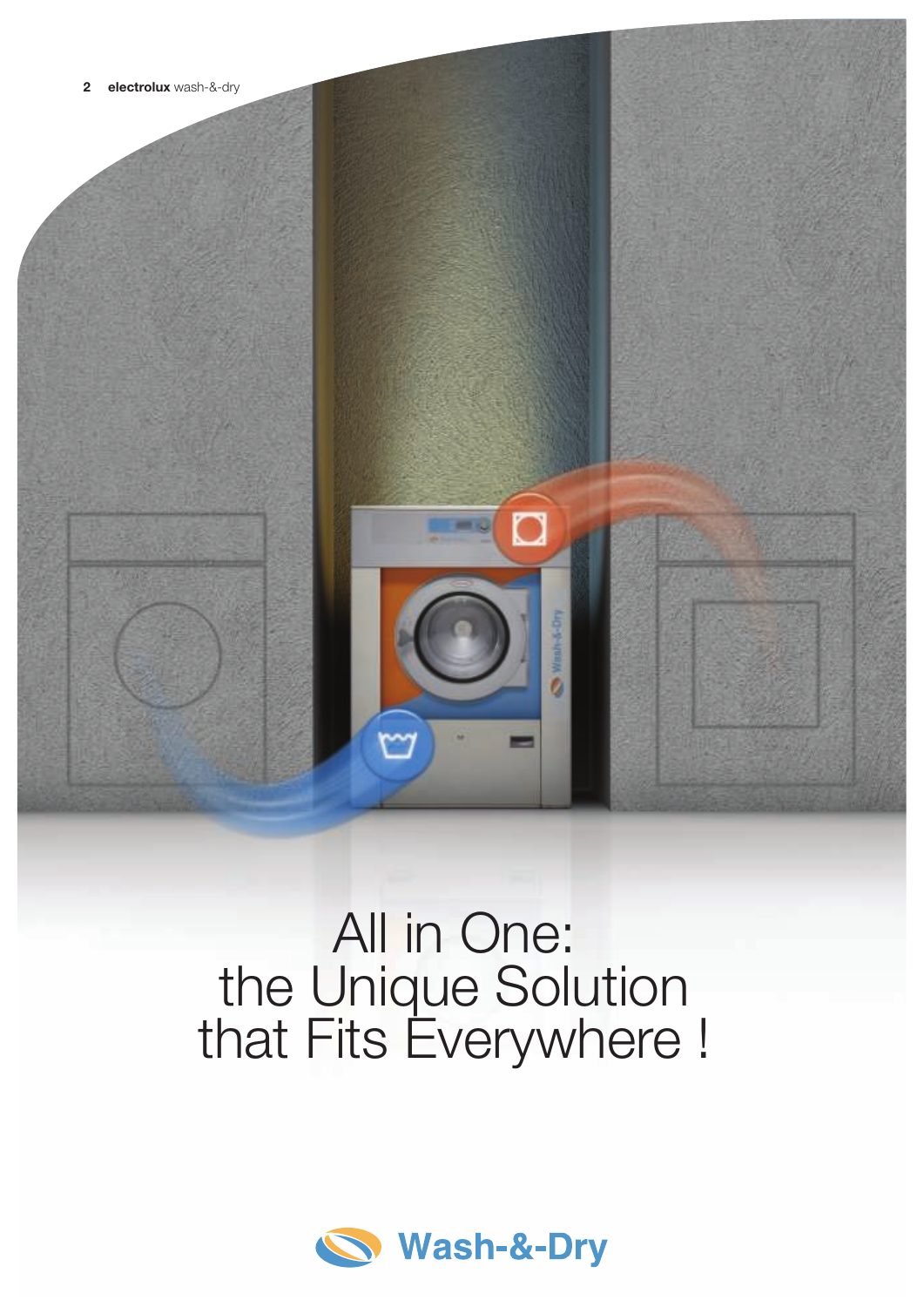### The most efficient use of space and the ultimate convenience, all in one machine

Get rid of your old washer and dryer and save space in your laundry by replacing them with the new Electrolux washer-dryer. Just load your linen and press the start button. The only thing you have to do is to wait until it is dried. No need for unnecessary loading and unloading. Save your time!



#### Hospitality and Healthcare

For all the environments where it is difficult to find the space for an in-house laundry, Electrolux has the solution: the new washer-

For hotels, where immaculate linen and the highest standard of hygiene make all the difference to your customer's satisfaction, or in nursing homes and children's day nurseries, where the most demanding hygiene standards must be guaranteed.

### Launderettes and Apartment House Laundries

After a positive response obtained from the Japanese market, the Electrolux washerdryer is now also available to the rest of the world. Time is so precious in modern life that a unique machine performing both washing and drying operations is of great support to busy people who need perfect results wash after wash with energy-efficient, low-maintenance machines. In addition, ultra-low noise emissions and easy-to-use machines make the Electrolux washer-dryer the ideal choice for the most demanding customers.

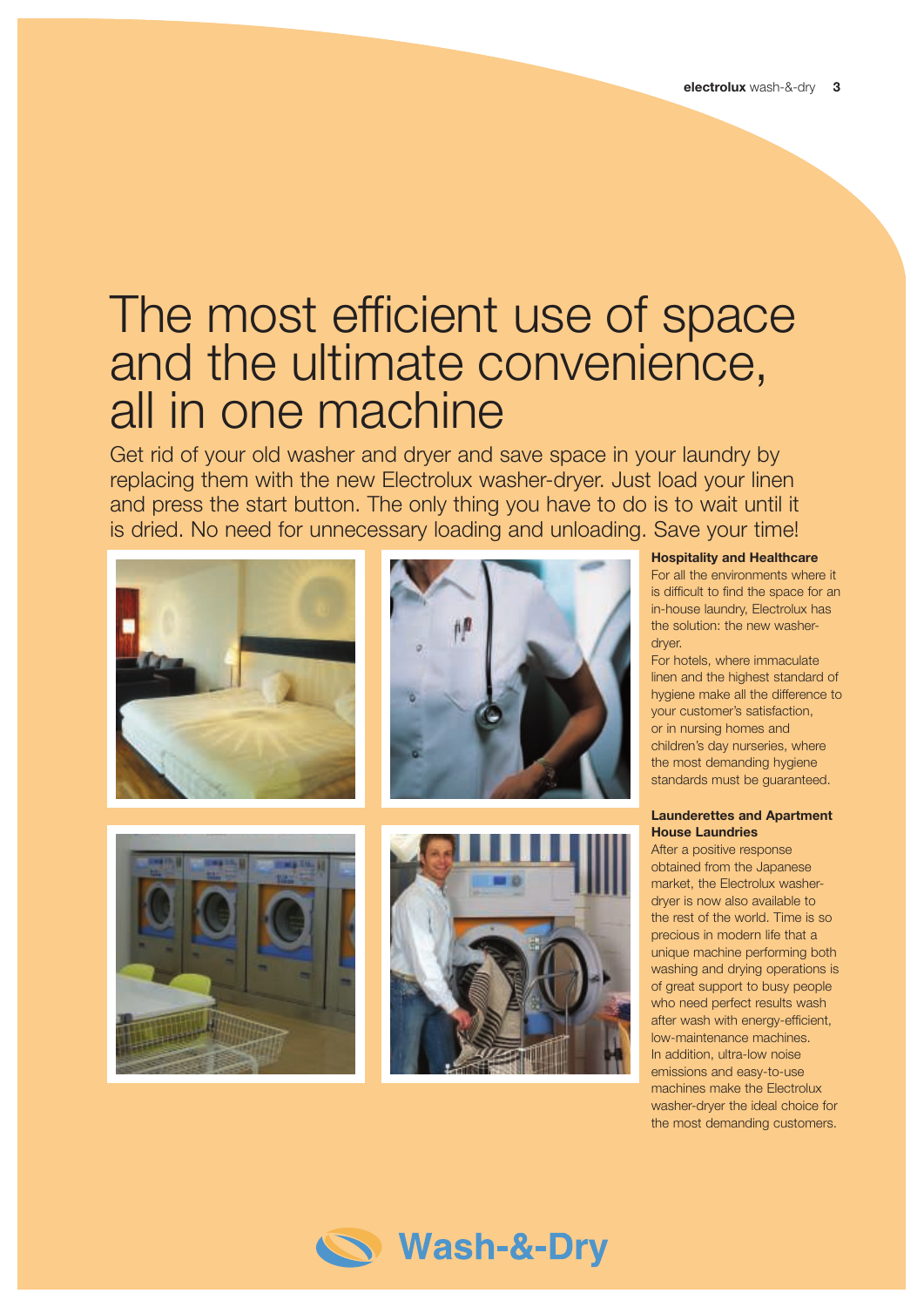### The "3-in-1" machine that speaks and respects the environment!

### Wash and Dry

 use it as a washer-dryer to save time and make the process easier (no loading and unloading is needed)

### Wash Only

 increase the washing capacity using it as a washer only, you can treat up to 14 or 27 kgs of dirty laundry and get the best performance

### Dry Only

 drying only is also possible with this incredibly versatile professional machine



#### Respects the Environment !

Electrolux laundry machines are designed to be environmentally friendly with reduced water and energy consumption. In addition, an automatic detergent dosing

system minimises the use of chemicals.

Speaks your Language ! Just select one of the pre-set languages and a voice will guide you to set the programme (VGS) you need!

> "To start push button"

Wash-&-Dr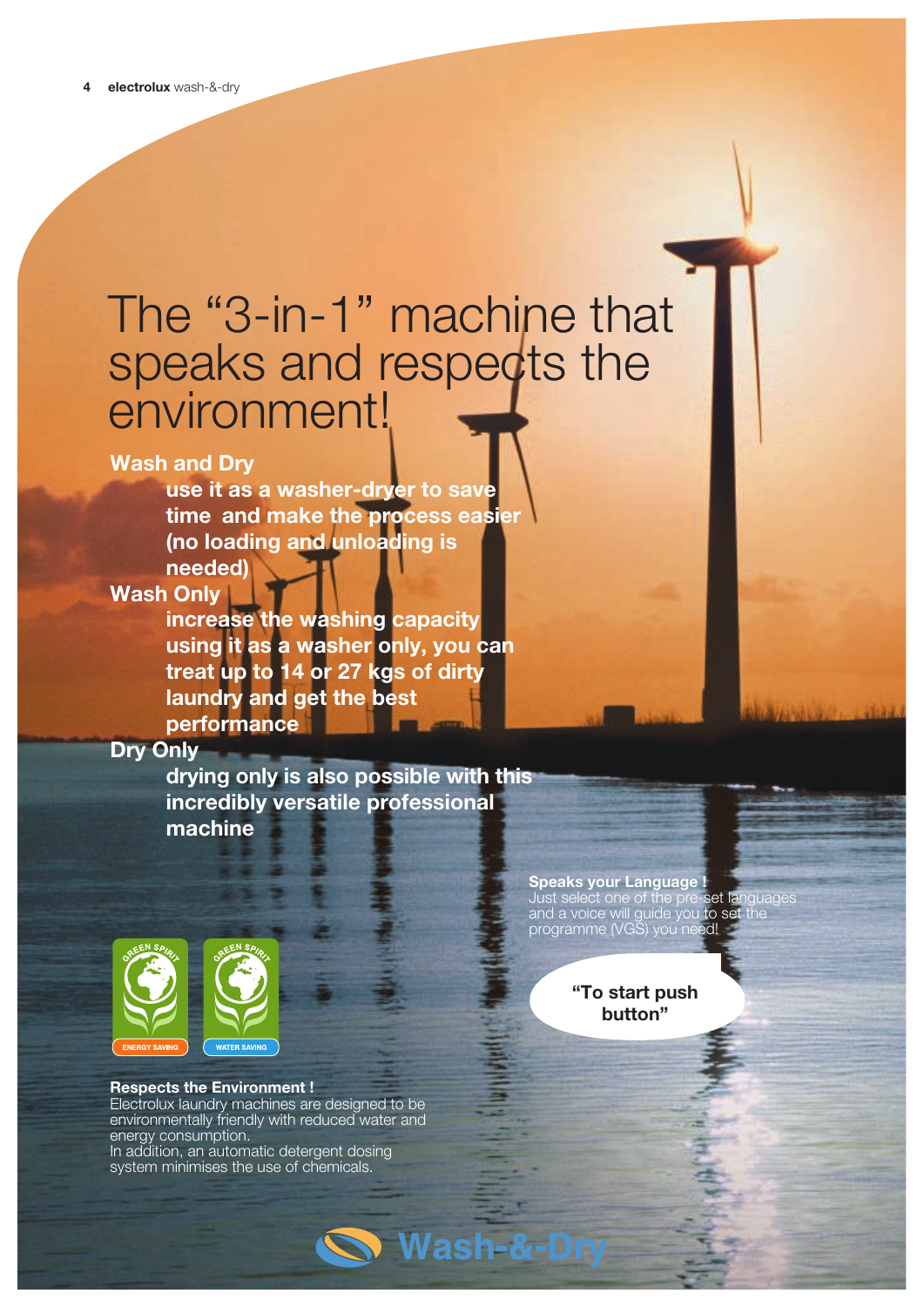### Economy, performance, time: the perfect balance

The Washer-Dryers are equipped with the Compass Control<sup>®</sup> which provides a variety of programs for combined washing/drying, as well as separate washing and drying. The unique Wash Triangle technology finds the perfect balance between low water and energy consumption, with shorter processing times whilst maximizing wash results.



#### Washing/drying – ease of use

- . Fill the drum to half load, select one of the WD-programs and select start.
- After the wash cycle is finished the drying will start automatically.
- The drying will be stopped automatically when correct temperature is reached.
- If linen is not unloaded straight away, the drum will rotate a few times per minute to prevent wrinkling.
- Unload clean and dry linen!



#### Wash Triangle technology

The Washer-Dryers are supplied with program libraries suitable for in-house laundries within the hospitality and healthcare sectors (OPL) and apartment house laundries (AHL). The machines can be configured to suit your needs: Using "Economy" programs help to reduce your running costs. Alternatively, should your needs change, you can reconfigure your machine from the library using "Time" or "Performance"- focused programs.

Assign your most frequently used programs to the Quick Start function. One push is enough to obtain clean and dry linen – it can't get any easier!

| <b>Program Combinations</b>      |                  | <b>WD AHL</b>        | <b>WD OPL</b>        | <b>WD COIN</b> |
|----------------------------------|------------------|----------------------|----------------------|----------------|
|                                  |                  | 5A                   | 5G                   | 5L             |
| Program technology               |                  | <b>Wash Triangle</b> | <b>Wash Triangle</b> | Special        |
| Wash-Dry programs                | no:s             | 15                   | 15                   | 5              |
| Washing only                     | no:s             | 10                   |                      | 5              |
| Drying only (time controlled)    | n <sub>0.5</sub> |                      |                      |                |
| <b>Automatic Weighing System</b> | <b>AWS</b>       |                      |                      |                |
| <b>Voice Guidance System</b>     | VGS (optional)   | $\circ$              |                      | $\Omega$       |

AHL = apartment house laundries

OPL = in-house laundries (hospitality, healthcare)

Wash Triangle = programs from the "library" can be activated according to customer needs

Special = efficient programs specially developed for launderettes



 $\bullet$  standard o option - not available

COIN = launderettes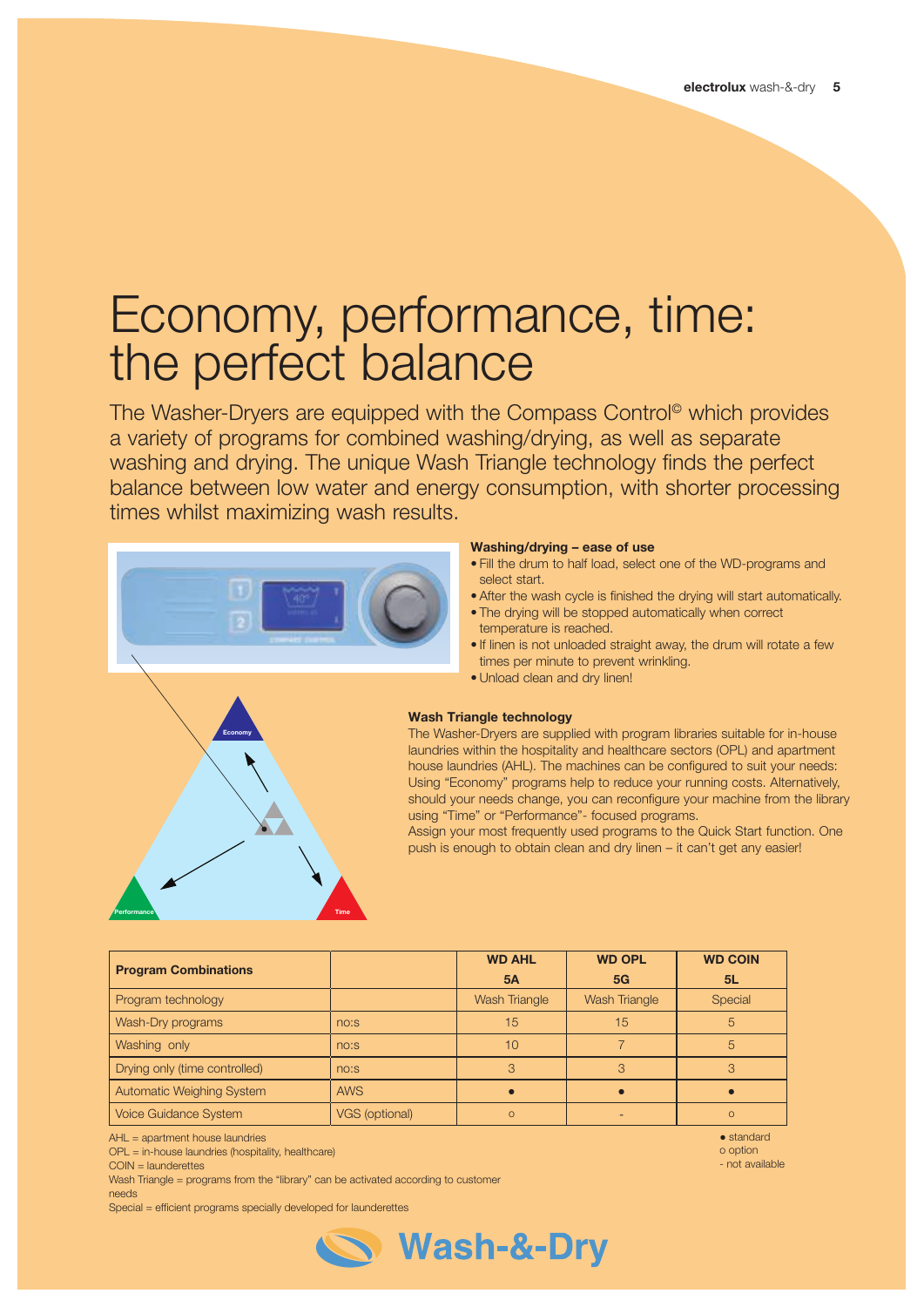### Ergonomic, reliable, and high performance

Electrolux professionals, by taking care of every little detail, have dedicated themselves to provide you with safe and worry-free machines.



### Designed for you

Two air intake alternatives are possible:

- Fresh air from outside in this case the machine is pre-arranged to be connected to the inlet pipe (see illustration)
- $\bullet$  Air from the room in this case the air is forced to pass over the drum. The air is pre-heated, thus saving energy



### Increased efficiency

The fan speed can be adjusted in order to fit with the exhaust duct length thus facilitating installing operations. In addition, thanks to the air flow optimisation, the drying efficiency is increased.



### Automatic Weighing System (AWS)

For savings on utility costs, AWS is an automatic system which calculates the right amount of water based on load weight. With each wash cycle, AWS automatically determines the weight of the load and adds precisely the right amount of water resulting in reduced water consumption and energy costs. AWS is a software program built into the wash cycle and is available on the Compass Control® and the Exacta Control®.



Long lasting and easy to clean Double lint filter to increase the Wash-&-Dry machine life. The large filter area allows up to 15 drying cycles before cleaning is needed!

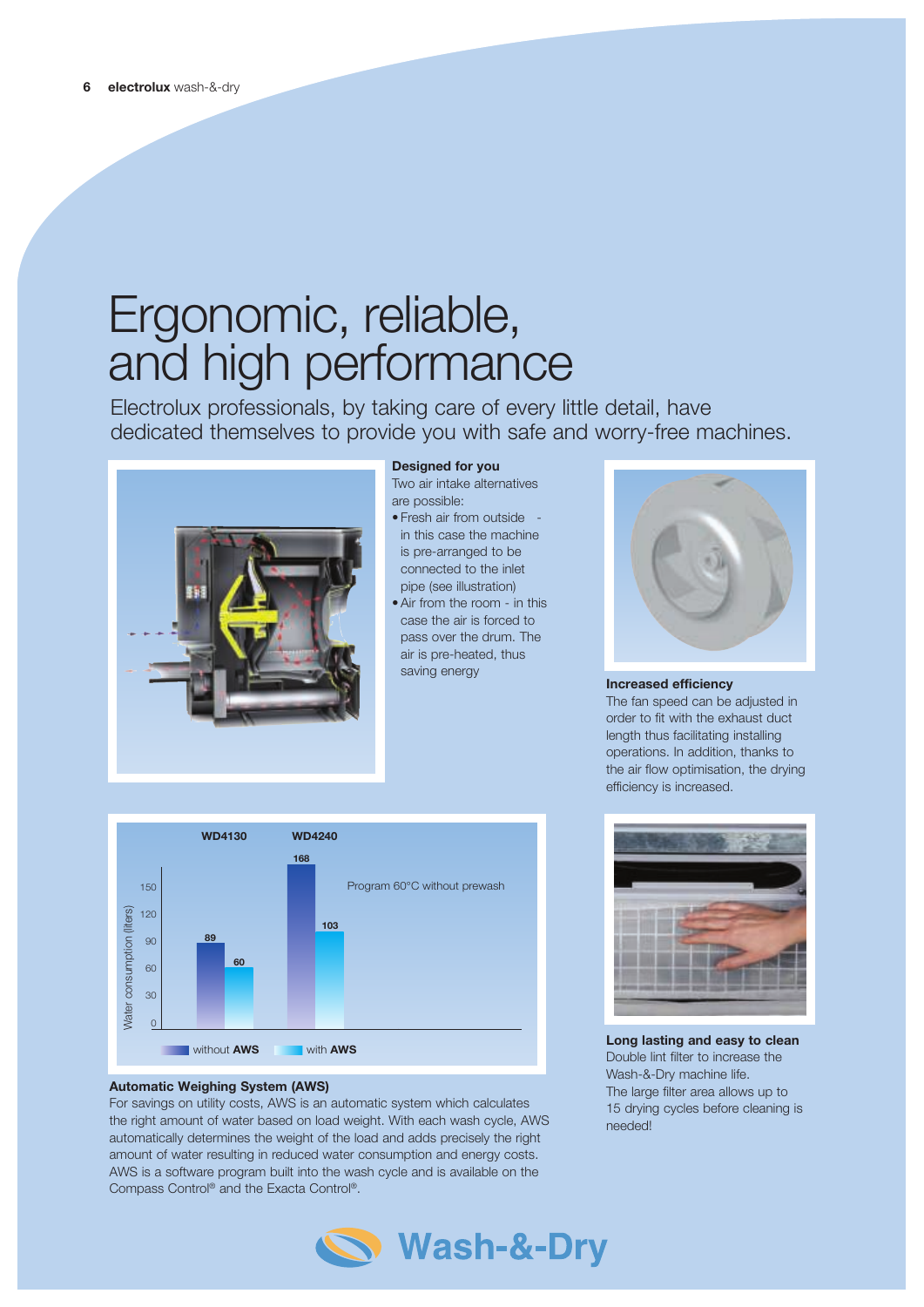### Ultimate ease: one machine, two operations

If you are dreaming of having a machine that performs both washing and drying operations with the simple push of a button, make your dream come true by choosing the new Electrolux Professional Washer-Dryer. A high performance machine with excellent washing results and extracting force, all in one.



| <b>Specifications</b>                   |                       |           | <b>WD4130</b>   | <b>WD4240</b>   |
|-----------------------------------------|-----------------------|-----------|-----------------|-----------------|
| Compass Control®                        |                       |           | $\bullet$       | $\bullet$       |
| Recommended load                        | wash & dry            | kg/lbs    | 6,5/14          | 12/26           |
| Max load                                | washing only          | kg/lbs    | 14/30           | 27/55           |
| Drum                                    | volume                | It/cu ft  | 130/4,6         | 240/8,5         |
|                                         | diameter              | mm/in.    | 650 / 25-19/32" | 795 / 31-9/32"  |
| Extraction                              |                       | rpm       | 980             | 890             |
| G-factor                                |                       |           | 350             | 350             |
| <b>Heating alternatives</b>             | electric/electric     |           | $\bullet$       | $\bullet$       |
|                                         | electric/gas          |           | $\circ$         | $\circ$         |
|                                         | non-heated/gas or el. |           | $\circ$         | $\circ$         |
| <b>Dimensions</b>                       | width                 | mm/in.    | 910 / 35-13/16" | 1020 / 44-2/16" |
|                                         | depth                 | mm/in.    | 1110 / 43-8/16" | 1350 / 53-5/32" |
|                                         | height                | mm/in.    | 1330 / 52-3/16" | 1450 / 57-1/16" |
| Consumption data, Normal 60°C, Wash-Dry |                       |           | <b>WD4130</b>   | <b>WD4240</b>   |
| <b>Total time</b>                       |                       | mins.     | 79              | 78              |
| Water consumption                       | cold/hot              | liter/gal | 48/12           | 82/22           |
| Energy consumption                      | motor/heating/drying  | kWh       | 4,9             | 9               |

OPL 5G, water temperature 15°C cold and 65°C hot water, without pre-wash, 3 rinses At max. load 100% cotton, 50% residual moisture dried to 0%

standard o option





#### Electrolux Service

- Maintain equipment in prime condition • Prevent costly and untimely break
	- downs
- Reduce stress and unexpected problems
- Retain the value of your investment for many years to come
- Reduce overall operating costs
- Fully qualified and trained Electrolux certified engineers